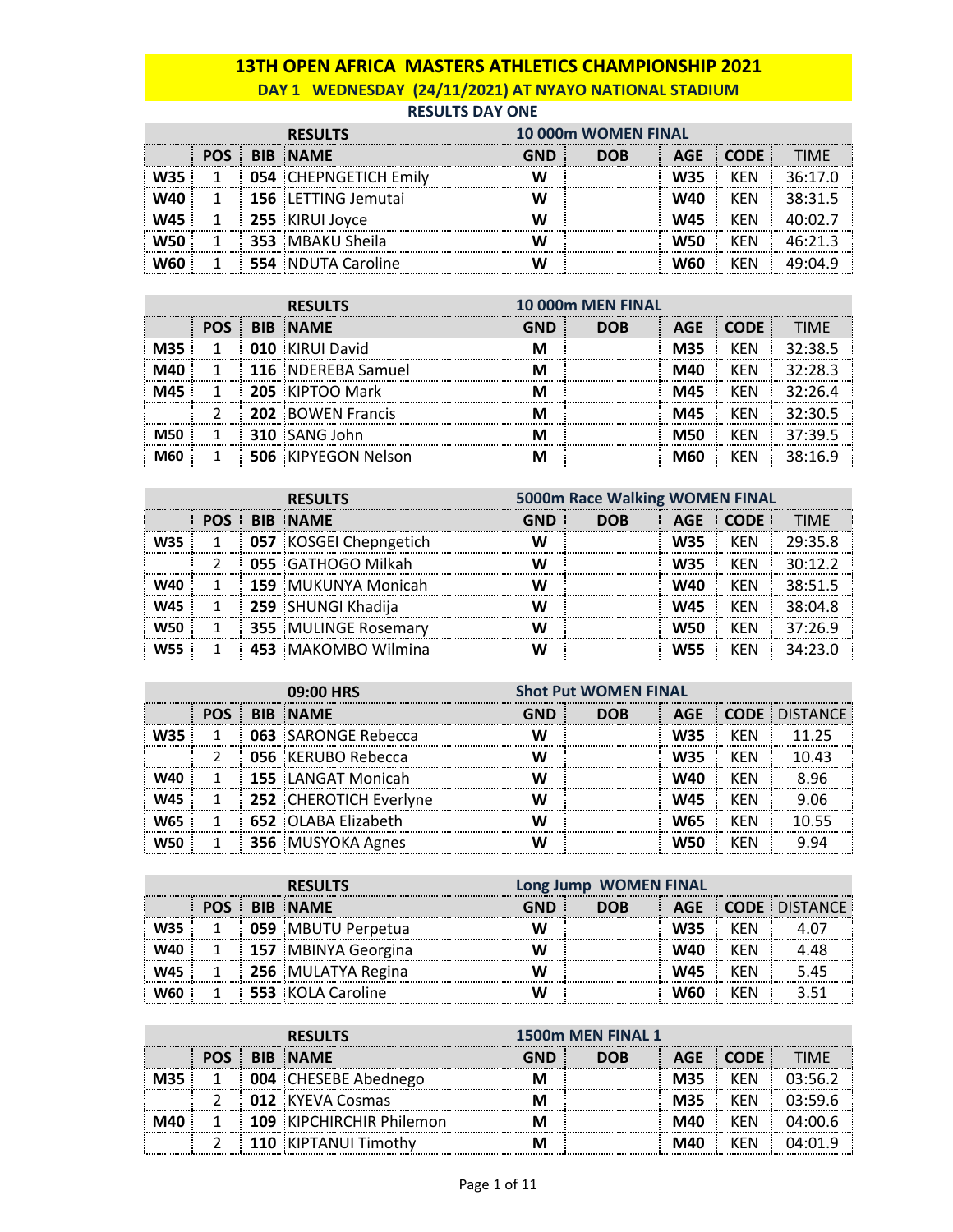| M45        | 1              |            | 210 LOSIABOI Simon        | M                     |                         | M45        | <b>KEN</b>  | 04:10.8     |  |  |
|------------|----------------|------------|---------------------------|-----------------------|-------------------------|------------|-------------|-------------|--|--|
|            | $\overline{2}$ |            | 209 LANGAT David          | M                     |                         | M45        | <b>KEN</b>  | 04:29.3     |  |  |
|            | 3              | 218        | WAMBA TCHIO Jean Coquet   | M                     |                         | M45        | <b>CMR</b>  | 06:20.2     |  |  |
| M50        | 1              | 301        | <b>BETT William</b>       | M                     |                         | M50        | <b>KEN</b>  | 4:34.1      |  |  |
| M55        | 1              |            | 405 MUDOGO Robert         | M                     |                         | M55        | <b>KEN</b>  | 04:54.6     |  |  |
| M60        | 1              |            | 513 NJOROGE Albert        | M                     |                         | M60        | <b>KEN</b>  | 05:12.4     |  |  |
|            |                |            | <b>RESULTS</b>            |                       | <b>100m WOMEN FINAL</b> |            |             |             |  |  |
|            | <b>POS</b>     | <b>BIB</b> | <b>NAME</b>               | <b>GND</b>            | <b>DOB</b>              | <b>AGE</b> | <b>CODE</b> | <b>TIME</b> |  |  |
| <b>W35</b> | 1              |            | 059 MBUTU Perpetua        | W                     |                         | <b>W35</b> | <b>KEN</b>  | 13.60       |  |  |
| W40        | $\mathbf{1}$   |            | 157 MBINYA Georgina       | W                     |                         | W40        | <b>KEN</b>  | 13.70       |  |  |
|            | $\mathcal{P}$  |            | 154 KAGENDO Peninah       | W                     |                         | <b>W40</b> | <b>KEN</b>  | 15.20       |  |  |
| <b>W45</b> | 1              |            | 256 MULATYA Regina        | W                     |                         | <b>W45</b> | <b>KEN</b>  | 12.90       |  |  |
| <b>W50</b> | 1              |            | <b>354 MUGURE Peninah</b> | W                     |                         | <b>W50</b> | <b>KEN</b>  | 17.60       |  |  |
| <b>W65</b> | 1              |            | 651 MWENDE Ruth           | W                     |                         | <b>W65</b> | <b>KEN</b>  | 18.70       |  |  |
|            |                |            | <b>RESULTS</b>            | <b>100m MEN FINAL</b> |                         |            |             |             |  |  |
|            | <b>POS</b>     |            | <b>BIB NAME</b>           | <b>GND</b>            | <b>DOB</b>              | <b>AGE</b> | <b>CODE</b> | <b>TIME</b> |  |  |
| M35        | 1              |            | 007 CHIRCHIR Tonny        | M                     |                         | M35        | <b>KEN</b>  | 11.00       |  |  |
|            | $\overline{2}$ | 021        | <b>REGA Simon</b>         | M                     |                         | M35        | <b>KEN</b>  | 11.70       |  |  |
| M40        | $\mathbf{1}$   |            | 122 SIMIYU Brenan         | M                     |                         | M40        | <b>KEN</b>  | 11.40       |  |  |
|            | $\overline{2}$ | 119        | OMEKA Enock               | M                     |                         | M40        | <b>KEN</b>  | 11.50       |  |  |
| M45        | 1              | 215        | <b>OKENO Boaz</b>         | M                     |                         | M45        | <b>KEN</b>  | 14.70       |  |  |
| <b>M50</b> | 1              | 305        | <b>KOOLI Francis</b>      | M                     |                         | M50        | <b>KEN</b>  | 12.40       |  |  |
|            | $\overline{2}$ | 308        | <b>MURIGI James</b>       | M                     |                         | M50        | <b>KEN</b>  | 13.20       |  |  |
| <b>M60</b> | 1              |            | <b>509</b> MIAKA James    | M                     |                         | M60        | <b>KEN</b>  | 14.90       |  |  |
| M70        | 1              |            | 702 SOME Joseph           | M                     |                         | M70        | <b>KEN</b>  | 15.30       |  |  |

|                   | RFSIII  |  |                    |            | <b>100m Hurdles MEN FINAL</b> |     |            |  |  |  |
|-------------------|---------|--|--------------------|------------|-------------------------------|-----|------------|--|--|--|
| ----------------- | $-$ POS |  | <b>BIB NAME</b>    | <b>GND</b> | <b>DOB</b>                    | AGE |            |  |  |  |
|                   |         |  | 511 MOURALI Said   | М          | 30.07.1958 M60                |     | TUN        |  |  |  |
|                   |         |  | 510 MOSONIK Joseph |            |                               | M60 | <b>KFN</b> |  |  |  |

### **13TH OPEN AFRICA MASTERS ATHLETICS CHAMPIONSHIP 2021 DAY 2 THURSDAY (25/11/2021) AT NYAYO NATIONAL STADIUM**

**RESULTS DAY TWO**

| <b>RESULTS</b> |  |                            | <b>60m WOMEN FINAL</b> |            |            |     |  |  |
|----------------|--|----------------------------|------------------------|------------|------------|-----|--|--|
|                |  | <b>POS BIB NAME</b>        | GND                    | <b>DOB</b> | <b>AGE</b> |     |  |  |
|                |  | 751 AH KANG Sylvie         |                        |            | W80        | MRI |  |  |
|                |  | 059 NAJET Ben Hadj Slimane | W                      |            | <b>W65</b> | UN  |  |  |
|                |  | 651 MWENDE Ruth            |                        |            |            |     |  |  |

| <b>RESULTS</b> |  |                               | <b>60m MEN FINAL</b> |            |            |        |      |  |
|----------------|--|-------------------------------|----------------------|------------|------------|--------|------|--|
|                |  | <b>BIB NAME</b>               | GND                  | <b>DOB</b> | <b>AGE</b> | CODE : | TIMF |  |
|                |  | <b>305 KOOLI Francis</b>      |                      |            | M50        |        |      |  |
|                |  | <b>309 NTAHIPMERA Cassien</b> |                      |            | M50        |        |      |  |
|                |  | <b>511 MOURALI Said</b>       |                      | 30.07.1958 | <b>M60</b> | TUN    |      |  |
|                |  | <b>602 BOUCETA Smail</b>      |                      | 09 09 1952 | M65        |        |      |  |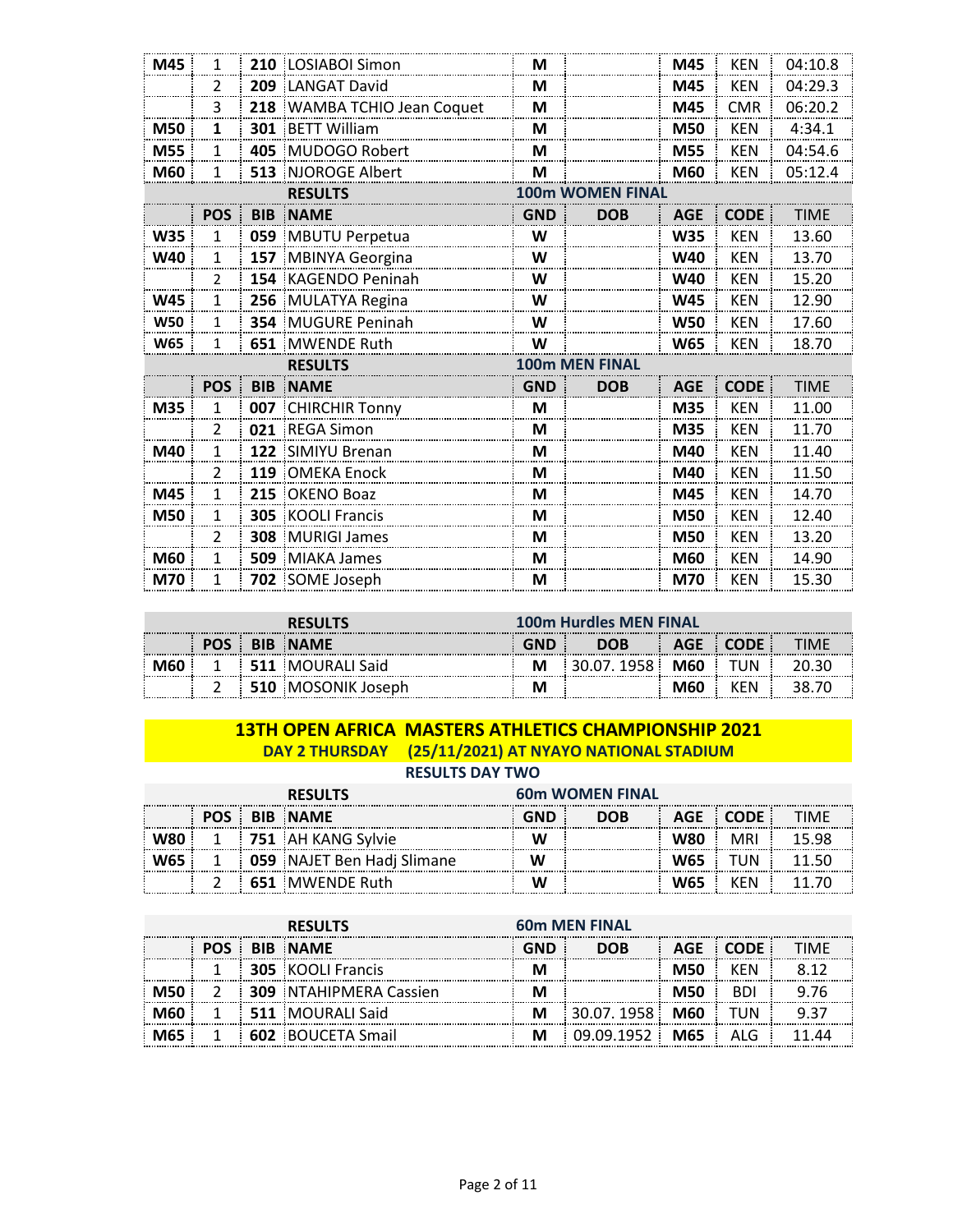|            |               |            | <b>RESULTS</b>               | <b>5000m WOMEN FINAL</b> |                         |                                                                                                                                                                                                                              |             |             |  |
|------------|---------------|------------|------------------------------|--------------------------|-------------------------|------------------------------------------------------------------------------------------------------------------------------------------------------------------------------------------------------------------------------|-------------|-------------|--|
|            | <b>POS</b>    |            | <b>BIB NAME</b>              | <b>GND</b>               | <b>DOB</b>              | <b>AGE</b>                                                                                                                                                                                                                   | <b>CODE</b> | <b>TIME</b> |  |
| <b>W35</b> | 1             |            | <b>054 CHEPNGETICH Emily</b> | W                        |                         | <b>W35</b>                                                                                                                                                                                                                   | <b>KEN</b>  | 17:22.86    |  |
|            | 2             |            | 064 WAMERI Tabitha           | W                        |                         | <b>W35</b>                                                                                                                                                                                                                   | <b>KEN</b>  | 18:21.14    |  |
| <b>W40</b> | 1             |            | 156 LETTING Jemutai          | W                        |                         | <b>W40</b>                                                                                                                                                                                                                   | <b>KEN</b>  | 18:50.49    |  |
| <b>W45</b> | 1             |            | 255 KIRUI Joyce              | W                        |                         | <b>W45</b>                                                                                                                                                                                                                   | <b>KEN</b>  | 19:19.34    |  |
|            | $\mathcal{P}$ |            | 258 NDEREBA Anastasia        | W                        |                         | <b>W45</b>                                                                                                                                                                                                                   | <b>KEN</b>  | 19:38.66    |  |
| <b>W50</b> | 1             |            | 095 KIGEN Mary               | W                        |                         | <b>W50</b>                                                                                                                                                                                                                   | <b>KEN</b>  | 23:58.40    |  |
| <b>W60</b> | 1             |            | 095 JELIMO Selina            | W                        |                         | <b>W60</b>                                                                                                                                                                                                                   | <b>KEN</b>  | 24:06.30    |  |
|            |               |            |                              |                          |                         |                                                                                                                                                                                                                              |             |             |  |
|            |               |            | <b>RESULTS</b>               |                          | <b>400m WOMEN FINAL</b> | <b>CODE</b><br><b>TIME</b><br><b>AGE</b><br><b>W35</b><br><b>KEN</b><br>62.85<br>73.19<br><b>KEN</b><br><b>W40</b><br><b>W65</b><br>TUN<br>1:49.66<br><b>W45</b><br><b>KEN</b><br>64.37<br>82.92<br><b>KEN</b><br><b>W55</b> |             |             |  |
|            | <b>POS</b>    | <b>BIB</b> | <b>NAME</b>                  | <b>GND</b>               | <b>DOB</b>              |                                                                                                                                                                                                                              |             |             |  |
| <b>W35</b> | 1             |            | <b>061 MUKOSWA Sabina</b>    | W                        |                         |                                                                                                                                                                                                                              |             |             |  |
| <b>W40</b> | 1             |            | 096 WANDIA Charity           | W                        |                         |                                                                                                                                                                                                                              |             |             |  |
| <b>W60</b> | $\mathbf{1}$  |            | 059 NAJET Ben Hadj Slimane   | W                        |                         |                                                                                                                                                                                                                              |             |             |  |
| <b>W45</b> | $\mathbf{1}$  |            | 092 MUTHUKA Elizabeth        | W                        |                         |                                                                                                                                                                                                                              |             |             |  |
| <b>W55</b> | 1             |            | 454 WAMUYU Irene             | W                        |                         |                                                                                                                                                                                                                              |             |             |  |
| <b>W60</b> |               |            | <b>553 KOLA Caroline</b>     | W                        |                         | <b>W60</b>                                                                                                                                                                                                                   | <b>KEN</b>  | 87.72       |  |

|            |                |     | <b>RESULTS</b>              |            | <b>400m MEN FINAL</b>         |            |                                                                                                                                                                                                                                  |             |  |
|------------|----------------|-----|-----------------------------|------------|-------------------------------|------------|----------------------------------------------------------------------------------------------------------------------------------------------------------------------------------------------------------------------------------|-------------|--|
|            | <b>POS</b>     |     | <b>BIB NAME</b>             | <b>GND</b> | <b>DOB</b>                    | <b>AGE</b> | <b>CODE</b>                                                                                                                                                                                                                      | <b>TIME</b> |  |
| M35        | 1              | 011 | <b>KOSKEI Vincent</b>       | М          |                               | M35        | <b>KEN</b>                                                                                                                                                                                                                       | 48.75       |  |
|            | 2              |     | 001 ANENE Christopher       | М          |                               | M35        | <b>KEN</b>                                                                                                                                                                                                                       | 49.87       |  |
| M40        | 1              |     | 120 OTURI George            | М          |                               | M40        | <b>KEN</b>                                                                                                                                                                                                                       | 52.00       |  |
| M45        | 1              |     | 218 WAMBA TCHIO Jean Coquet | M          |                               | M45        | <b>CMR</b>                                                                                                                                                                                                                       | 70.69       |  |
| M55        | 1              |     | 402 KIBET Robert            | M          |                               | M55        | <b>KEN</b>                                                                                                                                                                                                                       | 59.68       |  |
|            | 2              |     | 408 THIERRY Zapha           | М          |                               | M55        | <b>FRA</b>                                                                                                                                                                                                                       | 60.80       |  |
| M60        | 1              |     | <b>504 KIMEI Francis</b>    | M          |                               | <b>M60</b> | <b>KEN</b>                                                                                                                                                                                                                       | 52.28       |  |
|            | <b>RESULTS</b> |     |                             |            | <b>High Jump MEN FINAL</b>    |            | <b>CODE</b><br><b>HEIGHT</b><br><b>KEN</b><br>1.85<br><b>KEN</b><br>1.85<br><b>KEN</b><br>1.55<br><b>TUN</b><br>1.45<br><b>CODE</b><br><b>DISTANCE</b><br><b>KEN</b><br>45.01<br><b>KEN</b><br>30.31<br><b>CMR</b><br><b>DNS</b> |             |  |
|            | <b>POS</b>     |     | <b>BIB NAME</b>             | <b>GND</b> | <b>DOB</b>                    | <b>AGE</b> |                                                                                                                                                                                                                                  |             |  |
| <b>W35</b> | 1              |     | <b>0057 KIPSAINA Amos</b>   | M          |                               | 35-39      |                                                                                                                                                                                                                                  |             |  |
|            | $\mathcal{P}$  |     | 0042 CHESOEN Elijah         | M          |                               | $35 - 39$  |                                                                                                                                                                                                                                  |             |  |
| 45         | 1              |     | 0065 KIRWA Laban            | M          |                               | 45-49      |                                                                                                                                                                                                                                  |             |  |
| 60         |                |     | 0001 MOURALI Said           | M          | 30.07.1958 60-64              |            |                                                                                                                                                                                                                                  |             |  |
|            |                |     | <b>RESULTS</b>              |            | <b>Discus Throw MEN FINAL</b> |            |                                                                                                                                                                                                                                  |             |  |
|            | <b>POS</b>     |     | <b>BIB NAME</b>             | <b>GND</b> | <b>DOB</b>                    | <b>AGE</b> |                                                                                                                                                                                                                                  |             |  |
| M35        | 1              |     | 011 LIMO David              | М          |                               | M35        |                                                                                                                                                                                                                                  |             |  |
|            | $\overline{2}$ | 014 | MWANGI Peter                | М          |                               | M35        |                                                                                                                                                                                                                                  |             |  |
| M40        |                |     | 106 FAWA Bienvenue          | М          |                               | M40        |                                                                                                                                                                                                                                  |             |  |
| M45        | 1              |     | <b>005 METET Richard</b>    | М          |                               | M45        | <b>KEN</b>                                                                                                                                                                                                                       | 41.08       |  |

|                                          | <b>RESULTS</b> |  |                           |            | <b>110m Hurdles MEN FINAL</b> |            |           |  |  |  |  |
|------------------------------------------|----------------|--|---------------------------|------------|-------------------------------|------------|-----------|--|--|--|--|
| <b>POS BIB NAME</b><br>----------------- |                |  |                           | <b>GND</b> | <b>DOB</b>                    |            | AGE CODE: |  |  |  |  |
|                                          |                |  | <b>006 CHESOEN Elijah</b> |            |                               | <b>M35</b> | KEN       |  |  |  |  |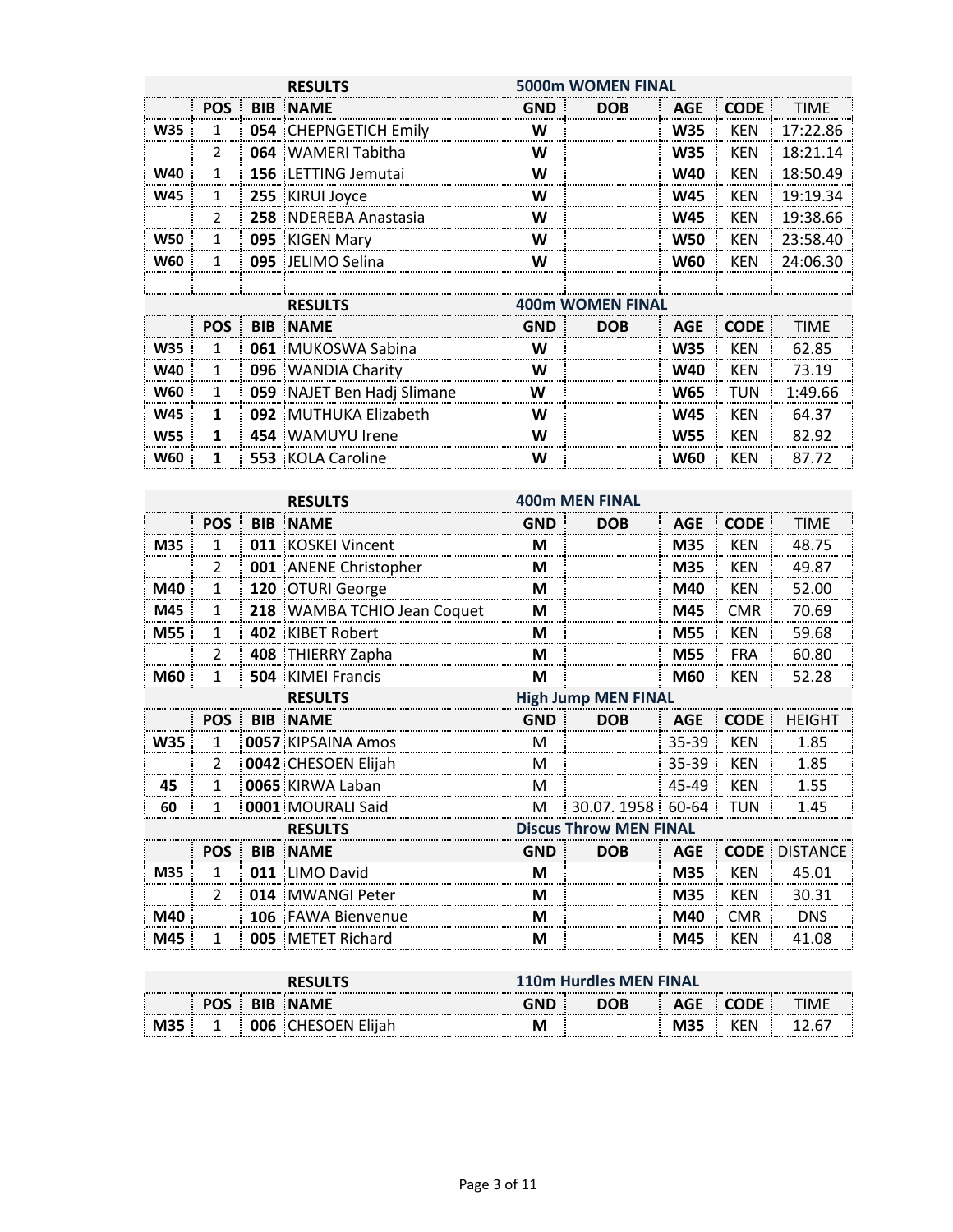|                   | <b>RESULTS</b> |   |                             |   | <b>Triple Jump MEN</b>     |                           |            |                                |  |  |
|-------------------|----------------|---|-----------------------------|---|----------------------------|---------------------------|------------|--------------------------------|--|--|
| ----------------- |                | . | <b>BIB NAME</b>             |   | <b>DOB</b><br>------------ |                           |            | AGE CODE DISTANCE<br>--------- |  |  |
|                   |                |   | 009 KIPSAINA Amos           |   |                            | M35<br>------------------ | KFN<br>.   |                                |  |  |
|                   |                | . | 112 LIMO David              |   |                            | M40                       | <b>KFN</b> |                                |  |  |
|                   |                |   | <b>511 MOURALI Said</b> 511 | М |                            | M60                       | ΊJΝ        |                                |  |  |

|            | <b>RESULTS</b> |  |                             | <b>Javelin WOMEN</b> |            |            |            |                   |
|------------|----------------|--|-----------------------------|----------------------|------------|------------|------------|-------------------|
|            | POS            |  | <b>BIB NAME</b>             | GND                  | <b>DOB</b> |            |            | AGE CODE DISTANCE |
| <b>W35</b> |                |  | <b>053 CHEPKIRUI Purity</b> |                      |            | <b>W35</b> | <b>KFN</b> | 21 41             |
| W40        |                |  | <b>155 LANGAT Monicah</b>   |                      |            | W40        | KFN        | 37 N4             |
| W45        |                |  | 253 KILUNDO Agnes           | w                    |            | W45        | <b>KFN</b> | 36 19             |
|            |                |  | 254 KIPLAGAT Cecilia        |                      |            | <b>W45</b> | <b>KFN</b> | 33 43             |
|            | ર              |  | 251 CHEROTICH Everlyne      | ۱۸.                  |            | <b>W45</b> | <b>KFN</b> | 26.60             |
|            | 4              |  | 260 POTISHOI Mary           |                      |            | <b>W45</b> | <b>KFN</b> | 20.80             |
|            |                |  | 356 MUSYOKA Agnes           |                      |            | wso        | KFN        | 22 76             |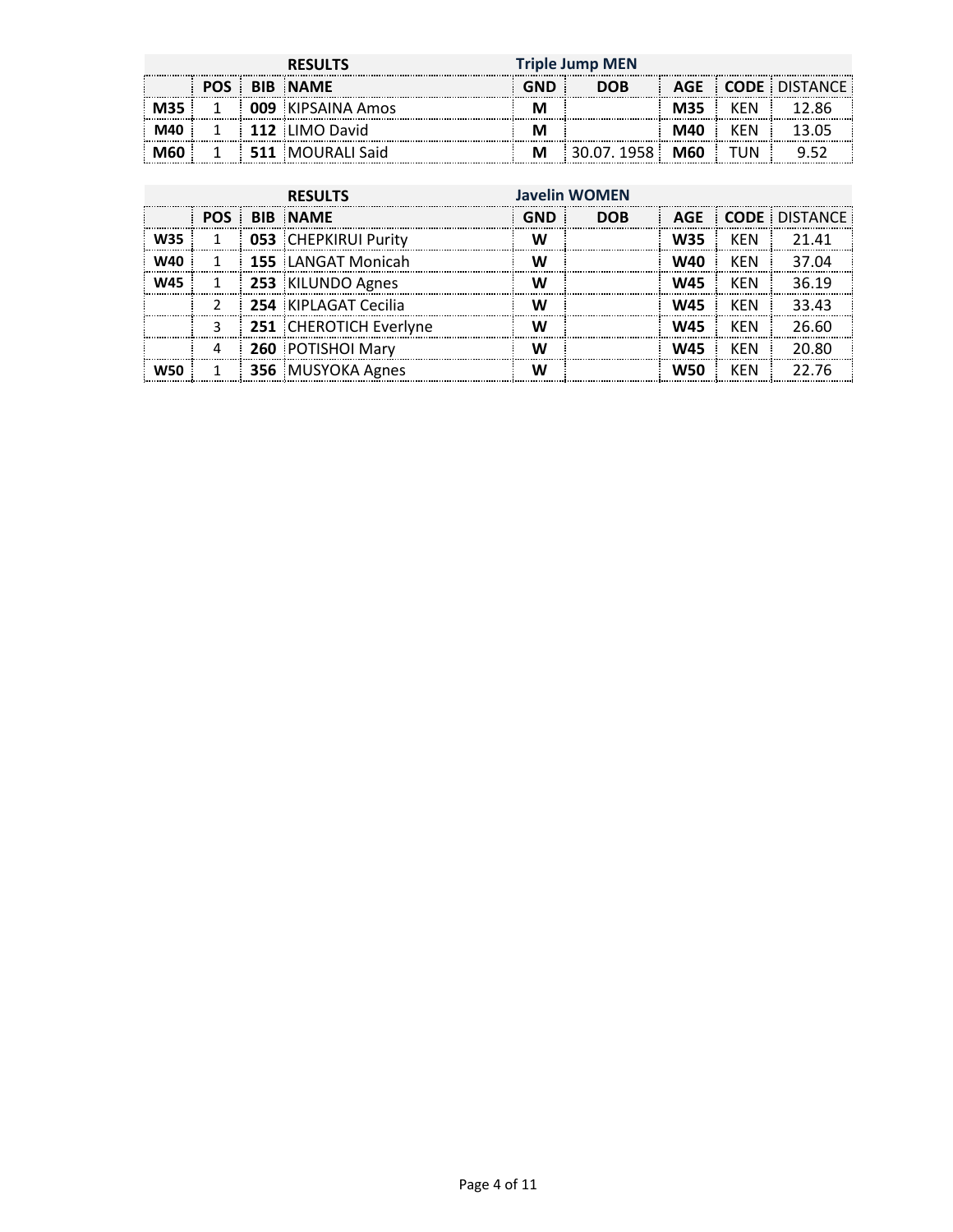# **13TH OPEN AFRICA MASTERS ATHLETICS CHAMPIONSHIP 2021 DAY 3 FRIDAY (26/11/2021) AT NYAYO NATIONAL STADIUM**

#### **RESULTS DAY THREE**

|            |            | <b>RESULTS</b>              | 10 000m Race Walking MEN FINAL |            |            |             |             |
|------------|------------|-----------------------------|--------------------------------|------------|------------|-------------|-------------|
|            | <b>POS</b> | <b>BIB NAME</b>             | <b>GND</b>                     | <b>DOB</b> | <b>AGE</b> | <b>CODE</b> | <b>TIMF</b> |
| M35        |            | 015 LENAMAO John            | м                              |            | M35        | <b>KFN</b>  | 54:31.4     |
| M40        |            | 101 AKAMSE MBAH Michel DP   | м                              |            | M40        | <b>CMR</b>  | 55:32.3     |
| M40        |            | 107 KARIMI Morgan           | м                              |            | M40        | KFN         | 72.290      |
| M45        |            | 216 SHIKUKU Erick           | м                              |            | M45        | <b>KEN</b>  | 45:54.7     |
| M45        |            | 218 WAMBA TCHIO Jean Coquet | м                              |            | M45        | <b>CMR</b>  | 64:22.2     |
| <b>M50</b> |            | 307 MELLY John              |                                |            | M50        | KFN         | 71.493      |
| M60        |            | 509 MIAKA James             |                                |            | M60        | KFN         | 62.48n      |

|     | <b>RESULTS</b> |  |                           | <b>Long Jump MEN</b> |            |            |            |                   |
|-----|----------------|--|---------------------------|----------------------|------------|------------|------------|-------------------|
|     | <b>POS</b>     |  | <b>BIB NAME</b>           | GND                  | <b>DOB</b> |            |            | AGE CODE DISTANCE |
| M35 |                |  | <b>005 CHESEBE Elijah</b> |                      |            | M35        | <b>KFN</b> | 6 25              |
| M35 |                |  | 014 LANGAT Tera           |                      |            | M35        | <b>KFN</b> |                   |
| M35 | 3              |  | 018 MURAYA Geoffrey       |                      |            | <b>M35</b> | KFN        | 4 R.A             |
|     |                |  | 112 LIMO David            |                      |            | M40        | KFN        | 5.62              |
|     |                |  | 207 KOECH Paul            |                      |            | M45        | <b>KFN</b> | 528               |
| M50 |                |  | <b>308 MURIGI James</b>   |                      |            | <b>M50</b> | KFN        | 5.47              |
| MAN |                |  | 511 MOURALI Said          | м                    | 30.07.1958 | <b>M60</b> | TUN        | 41 R              |

| 09:00 HRS |  |                           | <b>Shot Put MEN FINAL</b> |            |     |     |                   |  |
|-----------|--|---------------------------|---------------------------|------------|-----|-----|-------------------|--|
|           |  | <b>POS BIB NAME</b>       |                           | <b>DOB</b> |     |     | AGE CODE DISTANCE |  |
|           |  | 019 MWANGI Peter          |                           |            | M35 |     |                   |  |
|           |  | <b>016 LIMO David</b>     |                           |            | M35 | KFN |                   |  |
|           |  | <b>106</b> FAWA Bienvenue |                           |            | M40 | CMR |                   |  |
|           |  | 211 MFTFT Richard         |                           |            | M45 | 'FN |                   |  |

| <b>RESULTS</b> |  |                                 |     | <b>200m WOMEN FINAL 1</b> |            |            |       |  |  |
|----------------|--|---------------------------------|-----|---------------------------|------------|------------|-------|--|--|
| <b>POS</b>     |  | <b>BIB NAME</b>                 | GND | <b>DOB</b>                |            | AGE CODE:  |       |  |  |
|                |  | <b>060 MUKOSWA Sabina</b>       |     |                           | <b>W35</b> | KFN        |       |  |  |
|                |  | 058 MBINYA Georgina             |     |                           | W40        | KFN        | 28 73 |  |  |
|                |  | <b>158 MEBENGA A. Charlotte</b> |     |                           | W40        | <b>CMR</b> |       |  |  |
|                |  | <b>257 MUTHUKA Elizabeth</b>    |     |                           | W45        | KFN        |       |  |  |

|     | <b>RESULTS</b> |  |                           | <b>200m WOMEN FINAL 2</b> |            |            |             |             |
|-----|----------------|--|---------------------------|---------------------------|------------|------------|-------------|-------------|
|     | POS <b>F</b>   |  | <b>BIB NAME</b>           | <b>GND</b>                | <b>DOB</b> | AGE        | <b>CODE</b> | <b>TIMF</b> |
|     |                |  | <b>354 MUGURE Peninah</b> |                           |            | W50        | KFN         | 36.69       |
|     |                |  | 455 MERDAS Rida           |                           |            | <b>W55</b> | ALG         | nns         |
|     |                |  | 454 WAMUYU Irene          |                           |            | <b>W55</b> | KFN         | 37.14       |
| W55 |                |  | 452 KANJUNJU Silvena      |                           |            | <b>W55</b> | <b>KFN</b>  |             |
|     |                |  | 651 MWENDE Ruth           |                           |            | W65        | KFN         |             |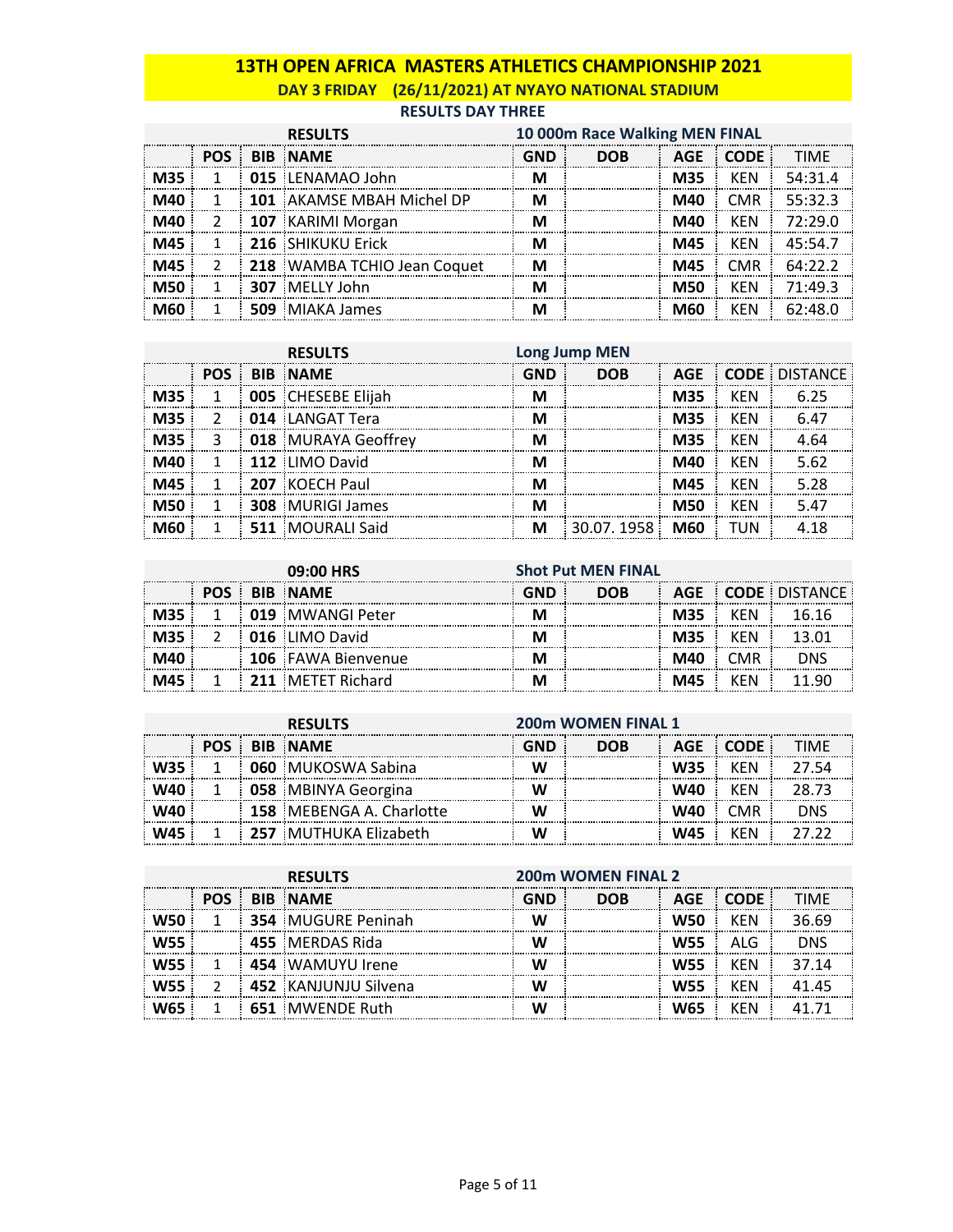|            |               | 09:15 HRS                    | 200m MEN FINAL 1 |                  |            |             |             |  |  |
|------------|---------------|------------------------------|------------------|------------------|------------|-------------|-------------|--|--|
|            | <b>POS</b>    | <b>BIB NAME</b>              | <b>GND</b>       | <b>DOB</b>       | <b>AGE</b> | <b>CODE</b> | <b>TIMF</b> |  |  |
| M35        |               | 203 BWOGA Solomon            | м                |                  | <b>M35</b> | KEN         | 22.99       |  |  |
| <b>M35</b> | $\mathcal{L}$ | <b>001</b> ANENE Christopher | м                |                  | M35        | KEN         | 23.01       |  |  |
| <b>M35</b> | 3             | 007 CHIRCHIR Tonny           | м                |                  | M35        | <b>KEN</b>  | 23.07       |  |  |
|            |               | <b>RESULTS</b>               |                  | 200m MEN FINAL 2 |            |             |             |  |  |
|            | POS :         | <b>BIB NAME</b>              | <b>GND</b>       | <b>DOB</b>       | <b>AGE</b> | CODE :      | <b>TIMF</b> |  |  |
| M40        |               | 017 AKAMSE MBAH Michel DP    | м                |                  | M40        | <b>CMR</b>  | 26.54       |  |  |
| <b>M50</b> | 1             | <b>308 MURIGI James</b>      | м                |                  | M50        | KFN         | 27 28       |  |  |
| M60        |               | 514 SASA Ali                 |                  |                  | M60        | KFN         | 28.14       |  |  |

|            |               | 09:30 HRS                  | <b>Discus Throw WOMEN</b> |            |            |            |                      |
|------------|---------------|----------------------------|---------------------------|------------|------------|------------|----------------------|
|            | POS <b>F</b>  | <b>BIB NAME</b>            | <b>GND</b>                | <b>DOB</b> | <b>AGE</b> |            | <b>CODE DISTANCE</b> |
| <b>W35</b> |               | 094 KERUBO Rebecca         | W                         |            | <b>W35</b> | KFN        | 32.98                |
| <b>W35</b> | $\mathcal{P}$ | <b>090</b> SARANGE Rebecca | w                         |            | <b>W35</b> | KEN        | 26.09                |
| W40        |               | 155 LANGAT Monicah         | w                         |            | <b>W40</b> | KEN        | 36.29                |
| <b>W45</b> |               | 254 KIPLAGAT Cecilia       | w                         |            | <b>W45</b> | <b>KEN</b> | 33.69                |
| <b>W45</b> | $\mathcal{P}$ | 053 KILUNDO Agnes          | w                         |            | <b>W45</b> | <b>KEN</b> | 28.52                |
| <b>W45</b> | 3             | 251 CHEROTICH Everlyne     | W                         |            | <b>W45</b> | KEN        | 26.89                |
| <b>W50</b> |               | 356 MUSYOKA Agnes          | w                         |            | <b>W50</b> | <b>KEN</b> | 19.27                |
| W65        |               | 652 OLABA Elizabeth        | w                         |            | <b>W65</b> | KEN        | 24.32                |

|  | <b>RESULTS</b>                 | <b>1500m WOMEN FINAL</b> |            |            |            |        |  |
|--|--------------------------------|--------------------------|------------|------------|------------|--------|--|
|  | <b>BIB NAME</b>                | GND                      | <b>DOB</b> | AGE        | : CODE     | TIMF   |  |
|  | <b>065</b> WAMBUI Tabitha      |                          |            | <b>W35</b> | <b>KFN</b> |        |  |
|  | <b>052 CHEPCHUMBA Beatrice</b> |                          |            | <b>W35</b> | <b>KFN</b> |        |  |
|  | <b>152 CHEPTANUI Nelly</b>     |                          |            | W40        | <b>KFN</b> |        |  |
|  | 357 OPIYO Leonida              |                          |            | W50        | <b>KFN</b> | 5.4461 |  |

| <b>RESULTS</b> |  |  | 400m Hurdles MEN -        |     |            |            |        |       |
|----------------|--|--|---------------------------|-----|------------|------------|--------|-------|
|                |  |  | <b>BIB NAME</b>           | GND | <b>DOB</b> | <b>AGE</b> | - CODE | TIMF  |
|                |  |  | <b>011 KOSGEI Vincent</b> |     |            | <b>M35</b> | KFN    | 54.14 |
|                |  |  | <b>208 KOTUT James</b>    |     |            | M45        | KFN    |       |
|                |  |  | 017 AKAMSE MBAH Michel DP | IV  |            |            | `MR    |       |

| <b>RESULT.</b>             |                 |  |                             | 400m HURDLES - 84cm |                |            |                    |  |  |
|----------------------------|-----------------|--|-----------------------------|---------------------|----------------|------------|--------------------|--|--|
|                            | <b>BIB NAME</b> |  |                             |                     | <b>DOB</b><br> | <b>AGE</b> | ------------------ |  |  |
| -------------------------- |                 |  | <b>304 KIPTALA Chesaina</b> | M                   |                | M50        | KFN                |  |  |
|                            |                 |  | : THIERRY Zapha             |                     |                | M55        | FRA                |  |  |

|            |               | 11:30 HRS                   |     | 5000m MEN FINAL |            |             |              |
|------------|---------------|-----------------------------|-----|-----------------|------------|-------------|--------------|
|            | POS :         | <b>BIB NAME</b>             | GND | <b>DOB</b>      | <b>AGE</b> | <b>CODE</b> | <b>TIMF</b>  |
| <b>M35</b> |               | 012 KYEVA Cosmas            | м   |                 | <b>M35</b> | KEN         | 14:38.80     |
| M35        | 2             | 013 LAGAT Richard           | м   |                 | M35        | KFN         | 14:55.42     |
| M40        | 1             | 108 KIMUTAI Willy           |     |                 | M40        | <b>KFN</b>  | 14:52.78     |
| M40        | $\mathcal{P}$ | 116 NDEREBA Samuel          |     |                 | M40        | KFN         | 15:20.84     |
| M45        | $\mathcal{P}$ | 201 Bil Peter               |     |                 | M45        | <b>KFN</b>  | 17:43.32     |
| M45        |               | 204 KEITANY Elijah          | м   |                 | M45        | <b>KFN</b>  | 15.21.94     |
| M50        |               | <b>306</b> MAINA Samuel     | м   |                 | M50        | KFN         | 17.5594      |
| <b>M55</b> |               | <b>407 NDIRANGU Charles</b> |     |                 | <b>M55</b> | <b>KFN</b>  | $17.48 \; 4$ |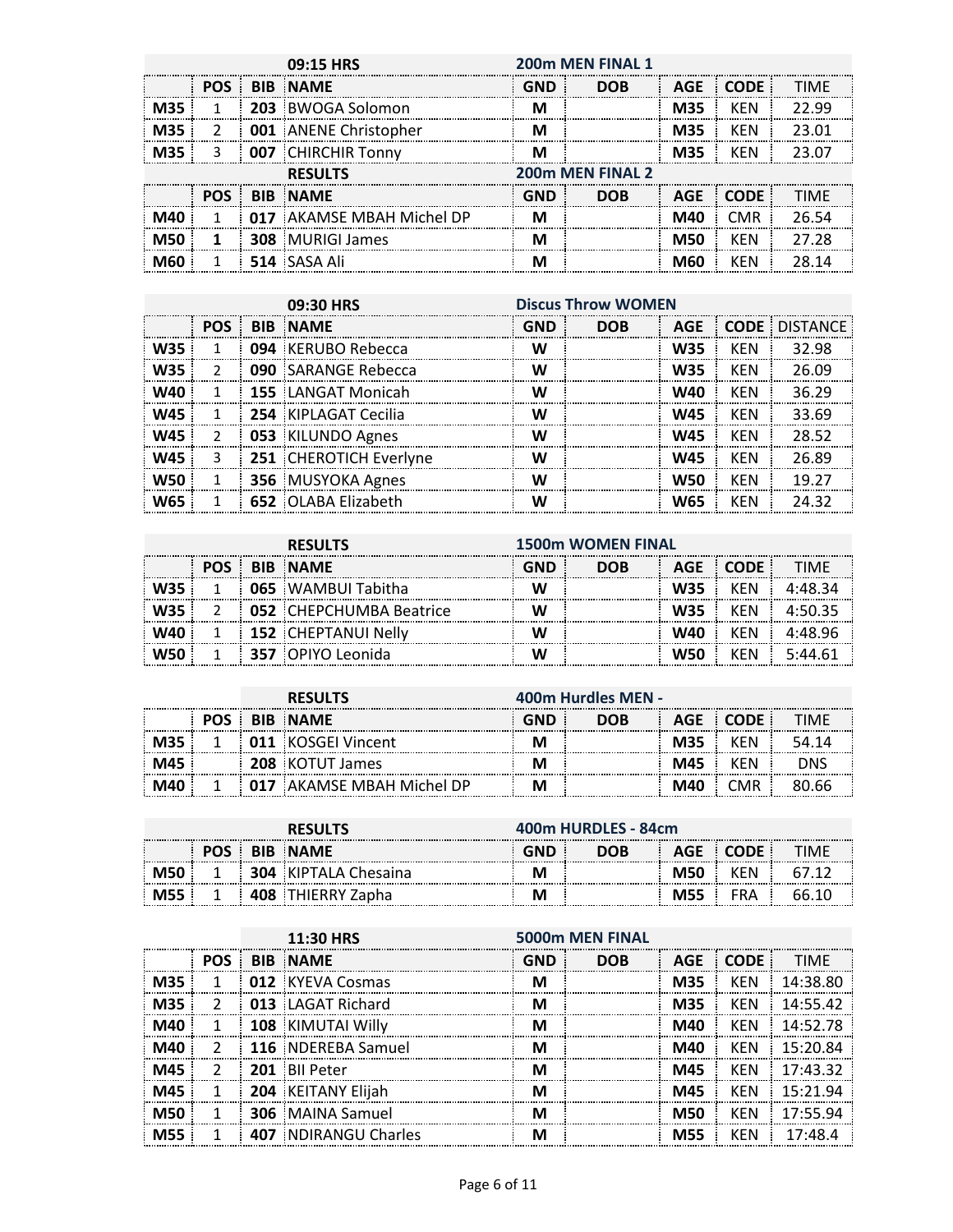| ----------------------------------<br>M60<br>,,,,,,,,,,,,,,,,,,,,,,,,,,,,,,,,,,,,, | 506 | ⊦ KIPYEGON Nelson               | ---------- | <b>M60</b> | KEN |  |
|------------------------------------------------------------------------------------|-----|---------------------------------|------------|------------|-----|--|
| M65 M<br>---------------------                                                     |     | 603 :KARAIYU .<br><b>Joseph</b> |            | M65        | KEN |  |
|                                                                                    | 701 | i LELEI Peter                   |            | M70        | KEN |  |

|                 |                | 4 x 100m RELAYS - WOMEN - FINAL 1<br>11:30 HRS |     |            |     |             |             |
|-----------------|----------------|------------------------------------------------|-----|------------|-----|-------------|-------------|
|                 | <b>POS</b>     | <b>BIB NAME</b>                                | GND | <b>DOB</b> | AGE | <b>CODE</b> | <b>TIME</b> |
| W35             | 1              | 157 MBINYA Georgina                            | w   |            | W35 | <b>KEN</b>  |             |
| W <sub>35</sub> | 1              | 060 MUKOSWA Sabina                             | w   |            | W35 | KEN         | 54.78       |
| W35             | 1              | 059 MBUTU Perpetua                             | w   |            | W35 | KEN         |             |
| W35             | 1              | 161 WANDIA Charity                             | w   |            | W35 | KEN         |             |
| W35             | $\overline{2}$ | 053 CHEPKORIR Purity                           | W   |            | W35 | KEN         |             |
| W35             | $\mathcal{L}$  | 151 CHEBET Susan                               | w   |            | W35 | <b>KEN</b>  | 66.02       |
| W35             | $\mathcal{P}$  | 055 GATHOGO Milkah                             | w   |            | W35 | KEN         |             |
| W35             | $\mathfrak{p}$ | 052 CHEPKEMBOI Mercy                           | W   |            | W35 | <b>KFN</b>  |             |
| W40             | 1              | 257 MUTHUKA Elizabeth                          | w   |            | W40 | KEN         |             |
| W40             | 1              | 052 CHEPTANUI Nelly                            | w   |            | W40 | <b>KEN</b>  | 56.93       |
| W40             | 1              | 094 KIRUI Joyce                                | w   |            | W40 | <b>KEN</b>  |             |
| W40             |                | 097 MULATYA Regina                             | w   |            | W40 | <b>KEN</b>  |             |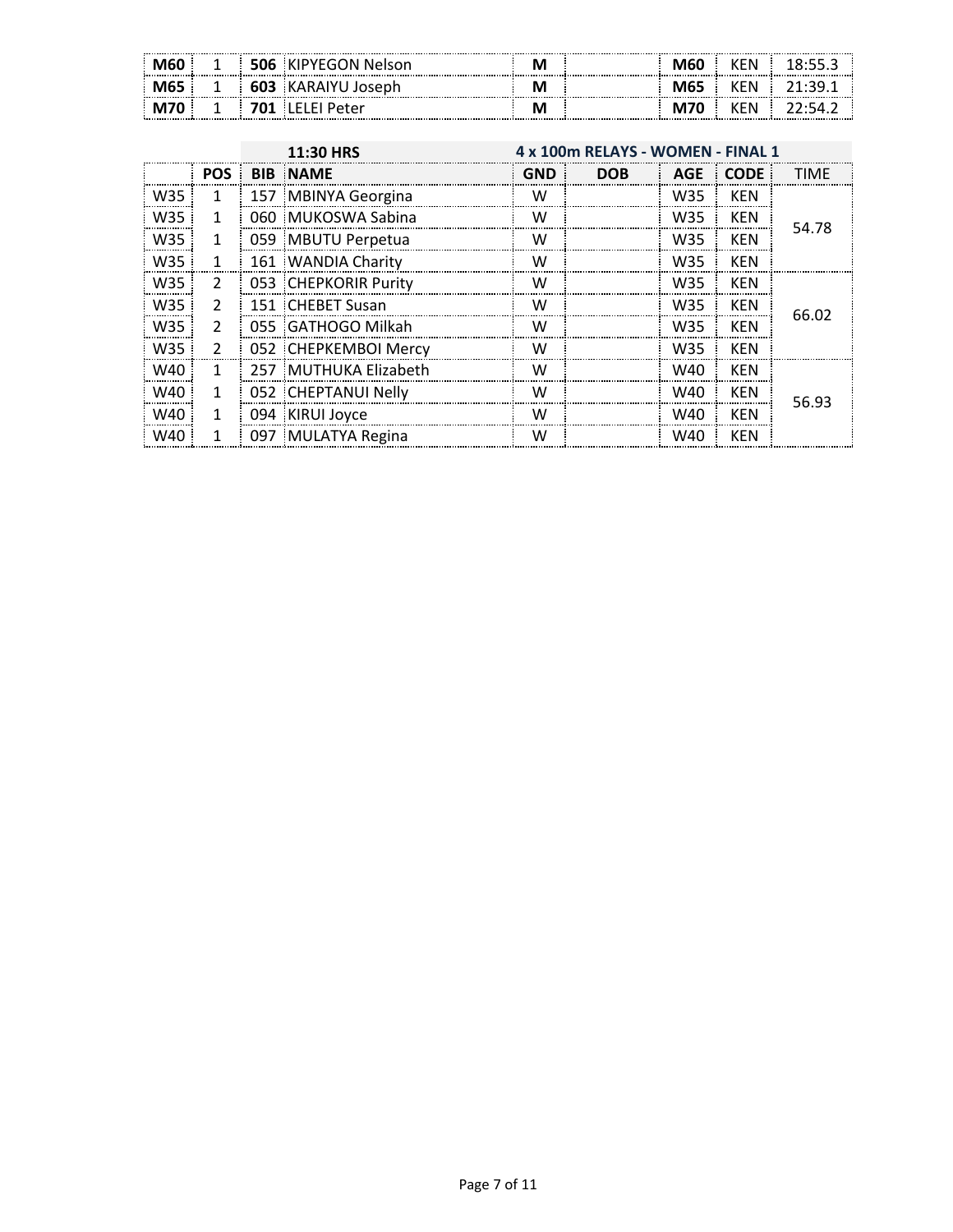|     |                |            | 11:30 HRS             |            | 4 x 100m RELAYS - WOMEN - FINAL 1 |            |             |             |  |  |  |
|-----|----------------|------------|-----------------------|------------|-----------------------------------|------------|-------------|-------------|--|--|--|
|     | <b>POS</b>     | <b>BIB</b> | <b>NAME</b>           | <b>GND</b> | DOB                               | <b>AGE</b> | <b>CODE</b> | TIME        |  |  |  |
| W50 | 1              |            | 354 MUGURE Penina     | W          |                                   | W50        | <b>KEN</b>  |             |  |  |  |
| W50 | 1              |            | 651 MWENDE Ruth       | W          |                                   | W50        | <b>KEN</b>  |             |  |  |  |
| W50 | 1              |            | 454 WAMUYU Irene      | W          |                                   | W50        | <b>KEN</b>  | 1:11.89     |  |  |  |
| W50 | $\mathbf{1}$   |            | 355 MULINGE Rosemary  | W          |                                   | W50        | <b>KEN</b>  |             |  |  |  |
| W50 | $\overline{2}$ |            | 352 KIGEN Mary        | W          |                                   | W50        | <b>KEN</b>  |             |  |  |  |
| W50 | $\overline{2}$ |            | 358 RUTO Ann          | W          |                                   | W50        | <b>KEN</b>  | 1:21.32     |  |  |  |
| W50 | $\overline{2}$ |            | 551 JELIMO Salina     | W          |                                   | W50        | <b>KEN</b>  |             |  |  |  |
| W50 | $\overline{2}$ |            | 552 KIPKOECH Susan    | W          |                                   | W50        | <b>KEN</b>  |             |  |  |  |
| W60 | $\mathbf{1}$   |            | 053 ODHIAMBO Joyce    | W          |                                   | W60        | <b>KEN</b>  |             |  |  |  |
| W60 | $\mathbf{1}$   | 553        | <b>KOLA Caroline</b>  | W          |                                   | W60        | <b>KEN</b>  | 1:05.40     |  |  |  |
| W60 | 1              |            | 651 WAITHERA Ruth     | W          |                                   | W60        | <b>KEN</b>  |             |  |  |  |
| W60 | 1              | 052        | <b>KAVAYA Esther</b>  | W          |                                   | W60        | <b>KEN</b>  |             |  |  |  |
|     |                |            | 11:30 HRS             |            | 4 x 100m RELAYS - MEN - FINAL     |            |             |             |  |  |  |
|     | <b>POS</b>     | <b>BIB</b> | <b>NAME</b>           | <b>GND</b> | <b>DOB</b>                        | <b>AGE</b> | <b>CODE</b> | <b>TIME</b> |  |  |  |
| M35 | 1              |            | 021 REGA Simon        | М          |                                   | M35        | <b>KEN</b>  |             |  |  |  |
| M35 | 1              |            | 203 BWOGA Solomon     | M          |                                   | M35        | <b>KEN</b>  | 43.71       |  |  |  |
| M35 | 1              |            | 007 CHIRCHIR Tony     | M          |                                   | M35        | <b>KEN</b>  |             |  |  |  |
| M35 | 1              |            | 011 KOSGEI Vincent    | M          |                                   | M35        | <b>KEN</b>  |             |  |  |  |
|     | 1              |            | 122 SIMIYU Brenan     | M          |                                   | M40        | <b>KEN</b>  |             |  |  |  |
| M40 | 1              |            | 120 OTURI George      | M          |                                   | M40        | <b>KEN</b>  | 43.89       |  |  |  |
|     | 1              |            | 119 OMEKA Erick       | M          |                                   | M40        | <b>KEN</b>  |             |  |  |  |
|     | $\mathbf{1}$   |            | 001 ANENE Christopher | M          |                                   | M40        | <b>KEN</b>  |             |  |  |  |
|     | 1              |            | 305 KOOLI Francis     | M          |                                   | M45        | <b>KEN</b>  |             |  |  |  |
| M45 | 1              |            | 308 MURIGI JAMES      | M          |                                   | M45        | <b>KEN</b>  | 51.07       |  |  |  |
|     | 1              |            | 105 EKITALA Emmanuel  | M          |                                   | M45        | <b>KEN</b>  |             |  |  |  |
|     | $\mathbf{1}$   |            | 113 MBUFI Julius      | M          |                                   | M45        | <b>KEN</b>  |             |  |  |  |
|     | 1              |            | 036 LUSIABOI Simon    | M          |                                   | M50        | <b>KEN</b>  |             |  |  |  |
| M50 | 1              |            |                       | M          |                                   | M50        | <b>KEN</b>  | 57.61       |  |  |  |
|     | $\mathbf{1}$   |            |                       | M          |                                   | M50        | <b>KEN</b>  |             |  |  |  |
|     | 1              |            |                       | M          |                                   | M50        | <b>KEN</b>  |             |  |  |  |
|     | 1              |            | 509 MIAKA James       | M          |                                   | M60        | <b>KEN</b>  |             |  |  |  |
| M60 | 1              |            | 506 TALAM Nelson      | M          |                                   | M60        | <b>KEN</b>  |             |  |  |  |
|     | 1              |            | 513 NJOROGE Albert    | M          |                                   | M60        | <b>KEN</b>  | 59.31       |  |  |  |
|     | 1              |            | 514 SASA Ali          | м          |                                   | M60        | <b>KEN</b>  |             |  |  |  |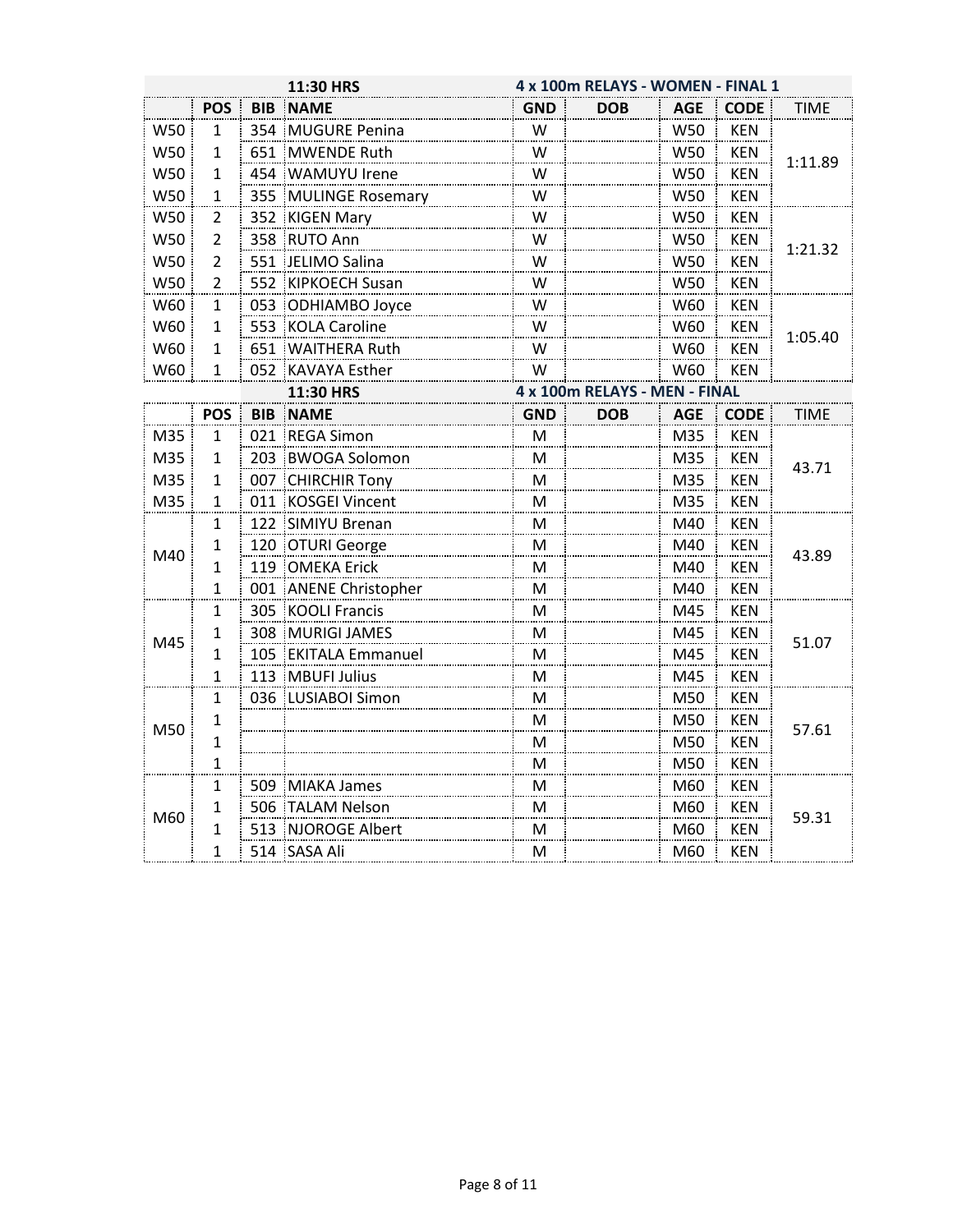### **13TH OPEN AFRICA MASTERS ATHLETICS CHAMPIONSHIP 2021 DAY 4 SATURDAY (27/11/2021) AT NYAYO NATIONAL STADIUM**

|            |            | <b>RESULTS</b>                   | 21 Km WOMEN |            |            |             |             |
|------------|------------|----------------------------------|-------------|------------|------------|-------------|-------------|
|            | <b>POS</b> | <b>BIB NAME</b>                  | <b>GND</b>  | <b>DOB</b> | <b>AGE</b> | <b>CODE</b> | <b>TIMF</b> |
| <b>W35</b> |            | 051 CHENONGE Ines                |             |            | <b>W35</b> | KFN         | 1.26.12     |
| <b>W40</b> |            | 160 NJAGI Julia                  | W           |            | <b>W40</b> | <b>KFN</b>  | 1:28:13     |
| <b>W45</b> |            | 258 NDEREBA Anastasia            | W           |            | <b>W45</b> | KFN         | 1.29.14     |
| <b>W50</b> |            | 353 MBAKU Sheila                 |             |            | <b>W50</b> | <b>KEN</b>  | 1:30:35     |
| W60        |            | 554 NDUTA Caroline               |             |            | <b>W60</b> | <b>KEN</b>  | 2:10:30     |
| W65        |            | <b>501 BENHADJ Slimane Najet</b> | м           | 25.07.1957 | <b>W65</b> | TUN         | 1.48.10     |

|            |               | <b>RESULTS</b>              | 21 Km MEN |            |            |             |                 |
|------------|---------------|-----------------------------|-----------|------------|------------|-------------|-----------------|
|            | <b>DOS</b>    | <b>BIB NAME</b>             | GND       | <b>DOB</b> | <b>AGE</b> | <b>CODE</b> | <b>TIMF</b>     |
| <b>M35</b> |               | <b>003 CHERUIYOT Josiah</b> | м         |            | M35        | <b>KEN</b>  | 1:09:50         |
| <b>M35</b> | $\mathcal{P}$ | 020 NAKERI Benson           | м         |            | M35        | <b>KFN</b>  | $1.13 \cdot 40$ |
| M40        |               | 108 KIMUTAI Willy           |           |            | M40        | KFN         | 1∙∩9∙3∩         |
| M40        |               | 117 NDERITU Julius          | м         |            | M40        | KFN         | 1.10.10         |
| M40        | 3             | 113 MBUFA Julius            | м         |            | M40        | KEN         | 1.14.70         |
| M45        |               | 212 MUNGURA Kennedy         |           |            | M45        | KEN         | 1:05:20         |
| <b>M55</b> |               | <b>016 NDIRANGU Charles</b> |           |            | M45        | KFN         | 1.23.30         |
| M55        |               | <b>004</b> KAMANDE Stephen  | м         |            | M70        | KFN         | 1.56:10         |

|            |               | <b>RESULTS</b>          | 10 Km Road Race MEN |            |            |             |             |
|------------|---------------|-------------------------|---------------------|------------|------------|-------------|-------------|
|            | POS <b>F</b>  | <b>BIB NAME</b>         | GND                 | <b>DOB</b> | AGE        | <b>CODE</b> | <b>TIMF</b> |
| M45        |               | 204 KEITANY Elijah      |                     |            | M45        | <b>KFN</b>  | 34:05.0     |
| M45        | $\mathcal{P}$ | 209 LANGAT David        |                     |            | M45        | <b>KFN</b>  | 34:09.0     |
| <b>M50</b> |               | <b>301 BETT William</b> | м                   |            | <b>M50</b> | <b>KFN</b>  | 35:48.0     |
| <b>M50</b> | $\mathcal{P}$ | 310 SANG John           | M                   |            | <b>M50</b> | <b>KFN</b>  | 36:54.0     |
| M50        | 3             | <b>306</b> MAINA Samuel |                     |            | <b>M50</b> | <b>KFN</b>  | 38:40.0     |
|            |               | 001 KIRWA Joseph        |                     |            | <b>M65</b> | <b>KFN</b>  | ⊿6∙∩6 ∩     |
|            |               | <b>IFLEI Peter</b>      |                     |            | M70        | KFN         |             |

| <b>RESULTS</b> |  |                       |  | <b>10 Km Road Race WOMEN</b> |            |        |  |  |  |
|----------------|--|-----------------------|--|------------------------------|------------|--------|--|--|--|
|                |  | <b>BIB NAME</b>       |  | DOB                          | AGE        | – CODF |  |  |  |
|                |  | 059 : IEPKORIR Purity |  |                              | W35        |        |  |  |  |
|                |  | 063 KIGEN Marv        |  |                              | <b>W50</b> | (FN    |  |  |  |
|                |  | 055 : CHELIMO Salina  |  |                              | W60        | ′FN    |  |  |  |

|       | results                            | <b>HAMMER WOMEN</b> |            |            |            |                   |  |
|-------|------------------------------------|---------------------|------------|------------|------------|-------------------|--|
| POS : | <b>BIB NAME</b>                    | GND                 | <b>DOB</b> |            |            | AGE CODE DISTANCE |  |
|       | <b>056</b> KERUBO Rebecca          |                     |            | <b>W35</b> | KFN        |                   |  |
|       | <b>066 CHEPKORIR Norah</b>         |                     |            | <b>W35</b> | KEN        | 18.98             |  |
|       | <b>155</b> LANGAT Monicah          |                     |            | W40        | <b>KEN</b> | 38.05             |  |
|       | 251 CHEROTICH Everlyne             |                     |            | W45        | <b>KEN</b> | 26 24             |  |
|       | <b>451 CHEBOIYWO CHEBII Dorcas</b> |                     |            | <b>W55</b> | KFN        | 16.31             |  |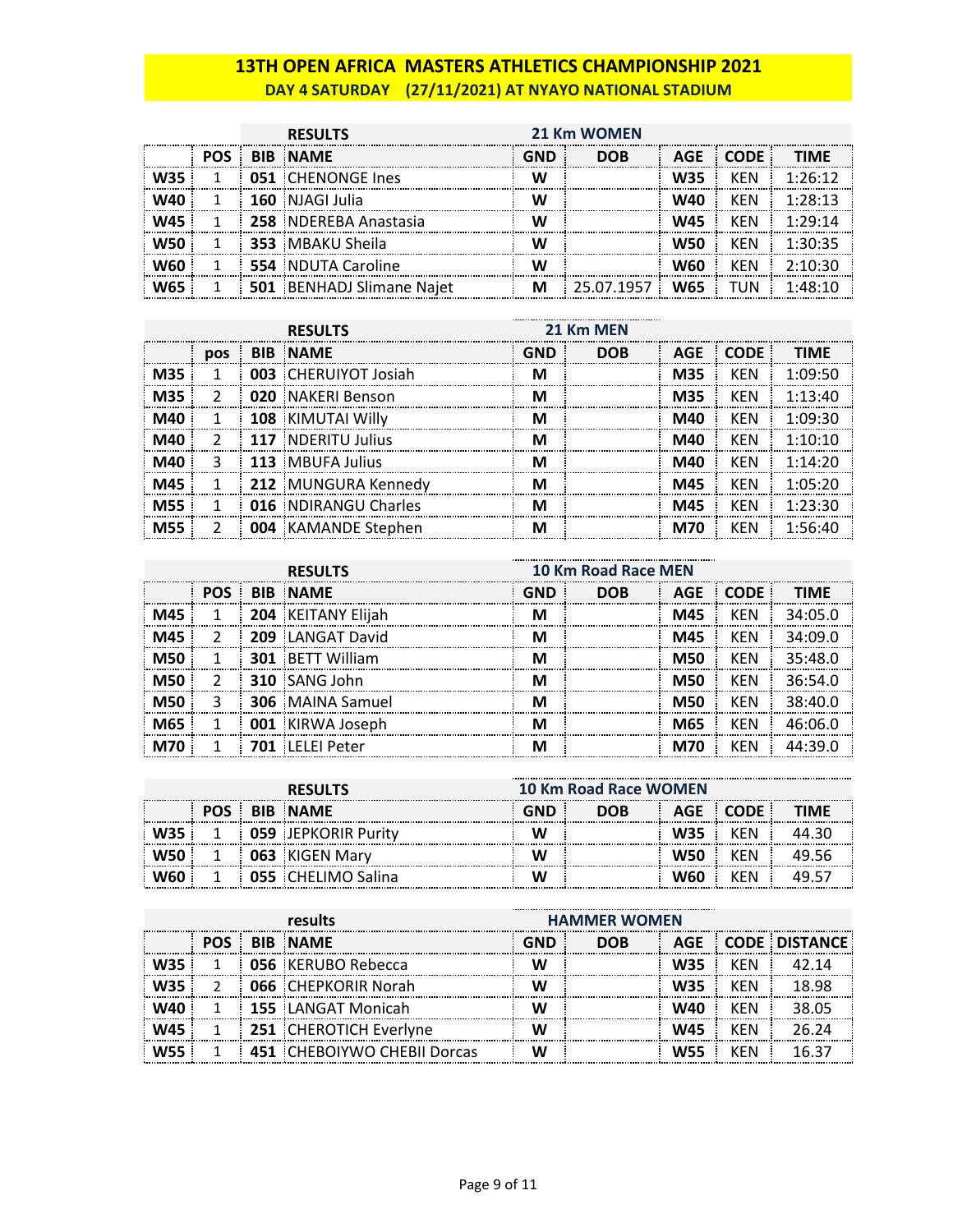|       | <b>RESULTS</b> |  |                          | Triple Jump WOMEN |            |            |     |                   |
|-------|----------------|--|--------------------------|-------------------|------------|------------|-----|-------------------|
|       |                |  | <b>POS BIB NAME</b>      | <b>GND</b>        | <b>DOB</b> |            |     | AGE CODE DISTANCE |
| W45 : |                |  | 256 MULATYA Regina       | W                 |            | <b>W45</b> | KFN |                   |
|       |                |  | <b>553</b> KOLA Caroline | W                 |            | w60        | KFN |                   |

| <b>RESULTS</b> |  |                         | <b>Javelin MEN</b> |            |            |     |                   |  |
|----------------|--|-------------------------|--------------------|------------|------------|-----|-------------------|--|
|                |  | <b>BIB NAME</b>         | GND                | <b>DOB</b> |            |     | AGE CODE DISTANCE |  |
|                |  | 018 MURAYA Geoffrey     |                    |            | M35        | KFN |                   |  |
|                |  | 105 EKITARA Emmanuel    |                    |            | M40        | KFN |                   |  |
|                |  | <b>301 BETT William</b> |                    |            | M50        | KFN | 26 95             |  |
|                |  | 511 MOURALI Said        |                    | 30.07.1958 | <b>M60</b> | TUN |                   |  |

| <b>RESULTS</b> |            |  | <b>800m WOMEN FINAL</b>   |            |            |     |           |         |
|----------------|------------|--|---------------------------|------------|------------|-----|-----------|---------|
|                | <b>POS</b> |  | <b>BIB NAME</b>           | <b>GND</b> | <b>DOB</b> |     | AGE CODE: | TIMF    |
|                |            |  | <b>064</b> WAMBUI Tabitha |            |            | W35 | KFN       | つ・つ1 に  |
|                |            |  | 153 JEPTANUI Nelly        |            |            | W40 | KFN       | つ・つ1 58 |
|                |            |  | 255 KIRUI Jovce           |            |            | W45 | KFN       |         |
|                |            |  | 057 OPIYO Leonida         |            |            | W50 | KFN       |         |

|     |            | 800m MEN FINAL 1<br><b>RESULTS</b> |                          |     |            |            |             |             |
|-----|------------|------------------------------------|--------------------------|-----|------------|------------|-------------|-------------|
|     | <b>POS</b> |                                    | <b>BIB NAME</b>          | GND | <b>DOB</b> | <b>AGE</b> | <b>CODE</b> | <b>TIMF</b> |
|     |            |                                    | 017 MAUTI Kayus          |     |            | <b>M35</b> | KFN         | 1.5910      |
|     |            |                                    | 109 KIPCHIRCHIR Philemon | м   |            | M40        | KFN         | 1:59.01     |
| M40 |            |                                    | 110 KIPTANUI Timothy     | м   |            | M40        | <b>KFN</b>  | 2:00.86     |
| M45 |            |                                    | 210 LOSAIBOI Simon       |     |            | M45        | KFN         | 2:18.40     |
| M50 |            |                                    | 302 KIBENEI Barnabas     |     |            | M50        | <b>KFN</b>  | 2:24.69     |
| M55 |            |                                    | <b>303 KIBET Robert</b>  |     |            | <b>M55</b> | <b>KFN</b>  | 2.1245      |
|     |            |                                    | <b>502</b> KEMEL Francis |     |            | ៳ឥល        | <b>KFN</b>  | 2.26.31     |

|     | 3000m S/C MEN<br><b>RESULTS</b> |  |                            |     |            |            |            |              |
|-----|---------------------------------|--|----------------------------|-----|------------|------------|------------|--------------|
|     | <b>POS</b>                      |  | <b>BIB NAME</b>            | GND | <b>DOB</b> | AGE        | CODE       | <b>TIMF</b>  |
| M35 |                                 |  | 013 LAGAT Richard          |     |            | <b>M35</b> | <b>KFN</b> | 9:52.23      |
|     |                                 |  | 111 KIPTOO Julius          |     |            | M40        | KFN        | 9.5463       |
| M40 |                                 |  | 121 ROTICH James           |     |            | M40        | KFN        | 9:55.27      |
|     |                                 |  | 209 LANGAT David           |     |            | M45        | KFN        | $11.31$ $40$ |
|     |                                 |  | 307 MELLY John             |     |            | M50        | KFN        | 12.325A      |
|     |                                 |  | <b>505 KIPKORIR Samuel</b> |     |            | M60        | KFN        | 12:46.02     |

|            | <b>RESULTS</b> |  |                         | 2000m S/C WOMEN |            |            |             |             |  |
|------------|----------------|--|-------------------------|-----------------|------------|------------|-------------|-------------|--|
|            | <b>POS</b>     |  | <b>BIB NAME</b>         | GND             | <b>DOB</b> | <b>AGE</b> | <b>CODE</b> | <b>TIMF</b> |  |
| <b>W35</b> |                |  | 052 CHEPKEMBOI Mercy    | w               |            | <b>W35</b> | <b>KFN</b>  | 07.291      |  |
| W40        |                |  | <b>151 CHEBET Susan</b> | w               |            | W40        | <b>KEN</b>  | 08:276      |  |
| W40        |                |  | 154 KAGENDO Peninah     | W               |            | W40        | <b>KEN</b>  | 09:33.5     |  |
| W50        |                |  | 358 RUTO Anne           | w               |            | <b>W50</b> | KFN         | 09:57.2     |  |
| W60        |                |  | 552 KIPKOECH Susan      |                 |            | W60        | <b>KFN</b>  | 13:00.3     |  |
|            |                |  |                         |                 |            |            |             |             |  |
|            |                |  |                         |                 |            |            |             |             |  |

| Results<br>------------------<br>---------------------------- |            |  | 4 x 400m RELAYS - WOMEN<br>. |     |     |      |          |  |
|---------------------------------------------------------------|------------|--|------------------------------|-----|-----|------|----------|--|
|                                                               | <b>POS</b> |  | <b>BIB NAME</b>              | GND | DOB |      | AGE CODE |  |
| W35                                                           |            |  | JEPKORIR Puritv              | w   |     | -W3. |          |  |